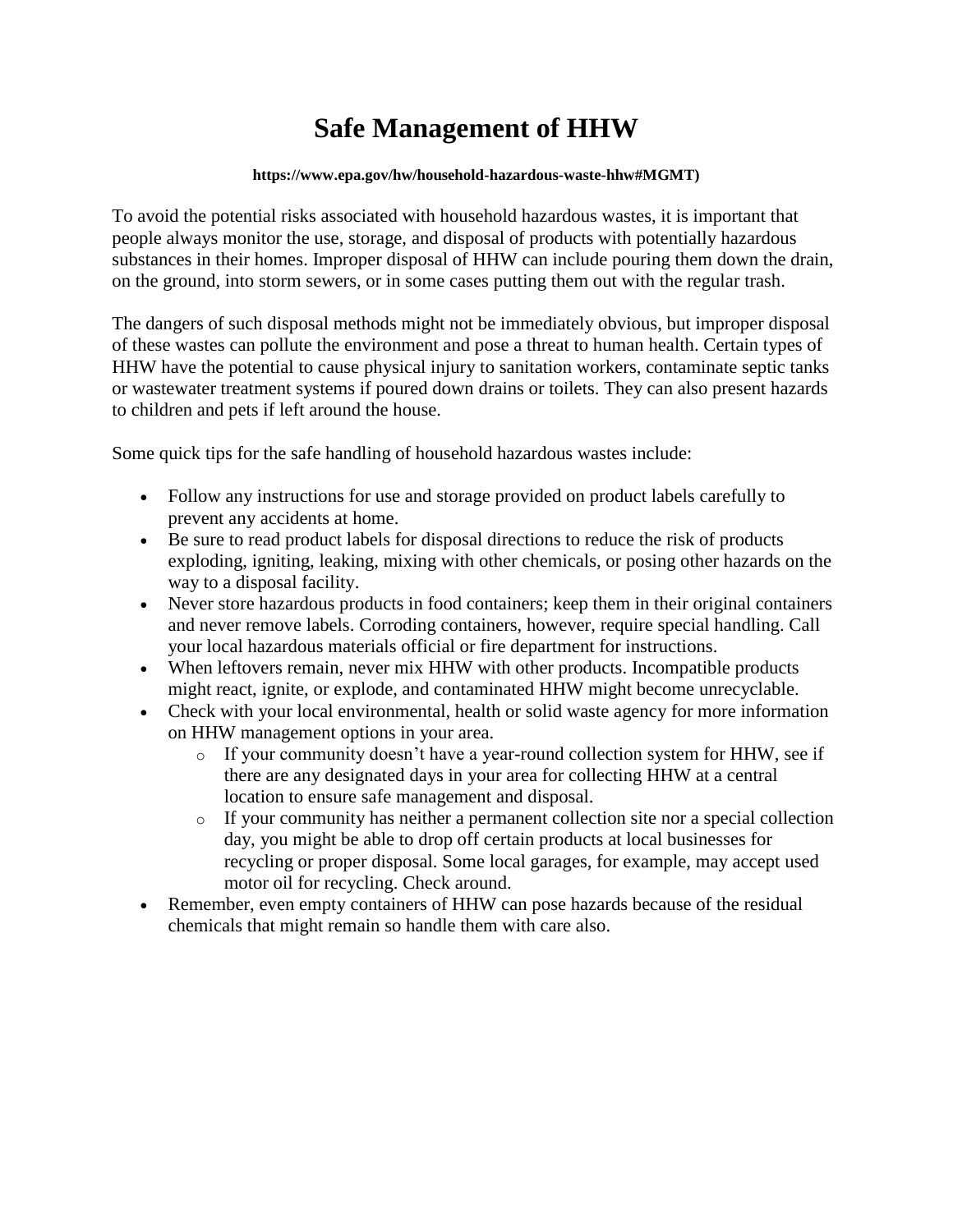## **Safe Disposal and Recycling**

Many communities have collection programs for HHW to reduce potential harm posed by these chemicals.

• Contact your [local environmental, heath, or solid waste agency t](https://www.epa.gov/hwgenerators/links-hazardous-waste-programs-and-us-state-environmental-agencies)o learn about permanent or periodic HHW collections near you.

To avoid the potential risks associated with household hazardous wastes, it is important that people always monitor the use, storage, and disposal of products with potentially hazardous substances in their homes. Improper disposal of HHW can include pouring them down the drain, on the ground, into storm sewers, or in some cases putting them out with the regular trash.

The dangers of such disposal methods might not be immediately obvious, but improper disposal of these wastes can pollute the environment and pose a threat to human health. Certain types of HHW have the potential to cause physical injury to sanitation workers, contaminate septic tanks or wastewater treatment systems if poured down drains or toilets. They can also present hazards to children and pets if left around the house.

Some quick tips for the safe handling of household hazardous wastes include:

- Follow any instructions for use and storage provided on product labels carefully to prevent any accidents at home.
- Be sure to read product labels for disposal directions to reduce the risk of products exploding, igniting, leaking, mixing with other chemicals, or posing other hazards on the way to a disposal facility.
- Never store hazardous products in food containers; keep them in their original containers and never remove labels. Corroding containers, however, require special handling. Call your local hazardous materials official or fire department for instructions.
- When leftovers remain, never mix HHW with other products. Incompatible products might react, ignite, or explode, and contaminated HHW might become unrecyclable.
- Check with your local environmental, health or solid waste agency for more information on HHW management options in your area.
	- o If your community doesn't have a year-round collection system for HHW, see if there are any designated days in your area for collecting HHW at a central location to ensure safe management and disposal.
	- $\circ$  If your community has neither a permanent collection site nor a special collection day, you might be able to drop off certain products at local businesses for recycling or proper disposal. Some local garages, for example, may accept used motor oil for recycling. Check around.
- Remember, even empty containers of HHW can pose hazards because of the residual chemicals that might remain so handle them with care also.